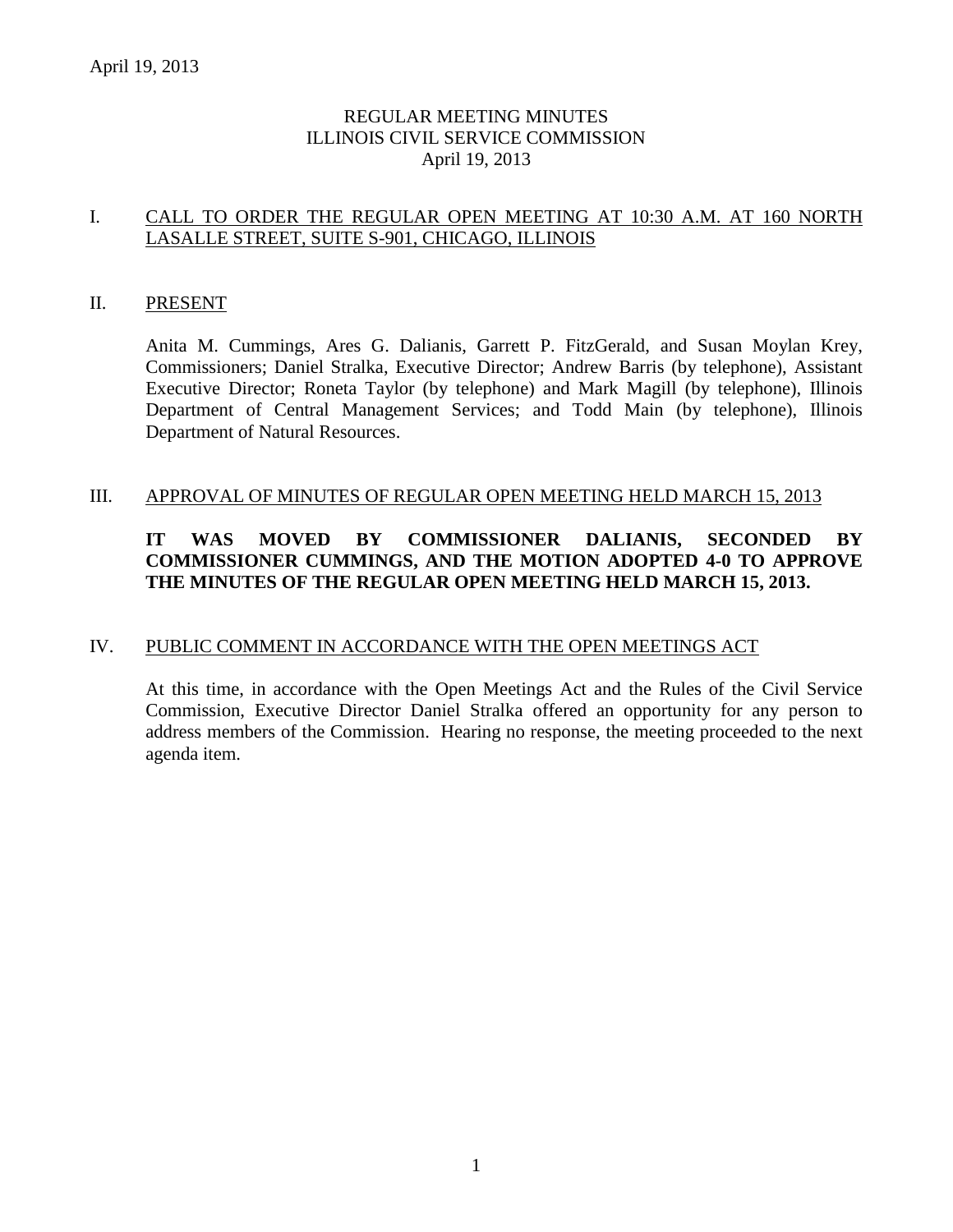#### $V<sub>r</sub>$ EXEMPTIONS UNDER SECTION 4d(3) OF THE PERSONNEL CODE

# A. Report on Exempt Positions from Illinois Dept. of Central Management Services

|               | Total     | Number of Exempt |
|---------------|-----------|------------------|
| <u>Agency</u> | Employees | Positions        |
|               |           |                  |
|               |           |                  |
|               |           |                  |
|               |           |                  |
|               |           |                  |
|               |           |                  |
|               |           |                  |
|               |           |                  |
|               |           |                  |
|               |           |                  |
|               |           |                  |
|               |           |                  |
|               |           |                  |
|               |           |                  |
|               |           |                  |
|               |           |                  |
|               |           |                  |
|               |           |                  |
|               |           |                  |
|               |           |                  |
|               |           |                  |
|               |           |                  |
|               |           |                  |
|               |           |                  |
|               |           |                  |
|               |           |                  |
|               |           |                  |
|               |           |                  |
|               |           |                  |
|               |           |                  |
|               |           |                  |
|               |           |                  |
|               |           |                  |
|               |           |                  |
|               |           |                  |
|               |           |                  |
|               |           |                  |
|               |           |                  |
|               |           |                  |
|               |           |                  |
|               |           |                  |
|               |           |                  |
|               |           |                  |
|               |           |                  |
|               |           |                  |
|               |           |                  |
|               |           |                  |
|               |           |                  |
|               |           |                  |
|               |           |                  |
|               |           |                  |
|               |           |                  |
|               |           |                  |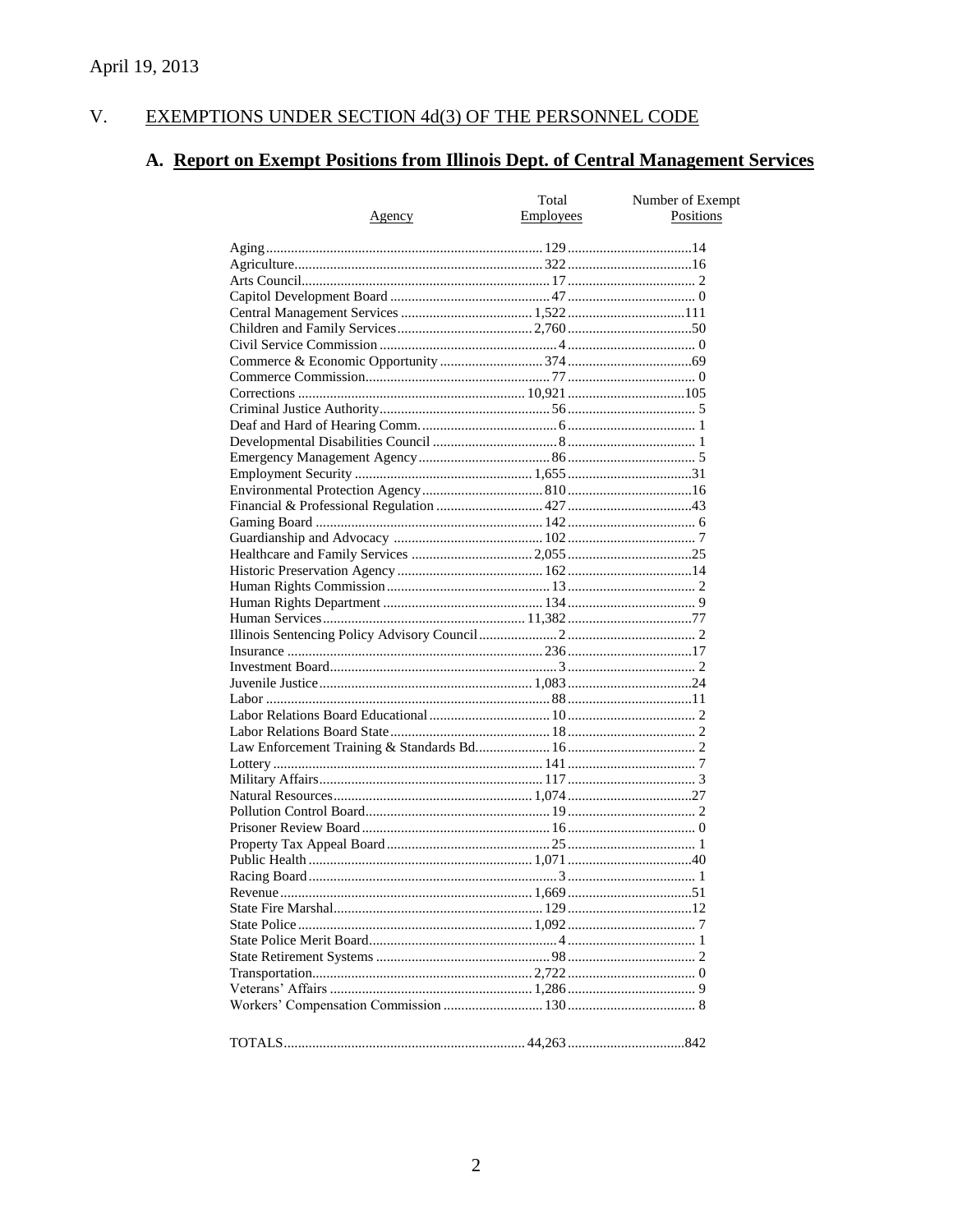#### **B. Governing Rule – Section 1.142 Jurisdiction B Exemptions**

- a) The Civil Service Commission shall exercise its judgment when determining whether a position qualifies for exemption from Jurisdiction B under Section 4d(3) of the Personnel Code. The Commission will consider any or all of the following factors inherent in the position and any other factors deemed relevant to the request for exemption:
	- 1) The amount and scope of principal policy making authority;
	- 2) The amount and scope of principal policy administering authority;
	- 3) The amount of independent authority to represent the agency, board or commission to individuals, legislators, organizations or other agencies relative to programmatic responsibilities;
	- 4) The capability to bind the agency, board or commission to a course of action;
	- 5) The nature of the program for which the position has principal policy responsibility;
	- 6) The placement of the position on the organizational chart of the agency, board or commission;
	- 7) The mission, size and geographical scope of the organizational entity or program within the agency, board or commission to which the position is allocated or detailed.
- b) The Commission may, upon its own action after 30 days notice to the Director of Central Management Services or upon the recommendation of the Director of the Department of Central Management Services, rescind the exemption of any position that no longer meets the requirements for exemption set forth in subsection (a). However, rescission of an exemption shall be approved after the Commission has determined that an adequate level of managerial control exists in exempt status that will insure responsive and accountable administrative control of the programs of the agency, board or commission.
- c) For all positions currently exempt by action of the Commission, the Director of Central Management Services shall inform the Commission promptly in writing of all changes in essential functions, reporting structure, working title, work location, position title, position number or specialized knowledge, skills, abilities, licensure or certification.
- d) Prior to granting an exemption from Jurisdiction B under Section 4d(3) of the Personnel Code, the Commission will notify the incumbent of the position, if any, of its proposed action. The incumbent may appear at the Commission meeting at which action is to be taken and present objections to the exemption request.

(Source: Amended at 34 Ill. Reg. 3485, effective March 3, 2010)

\* \* \*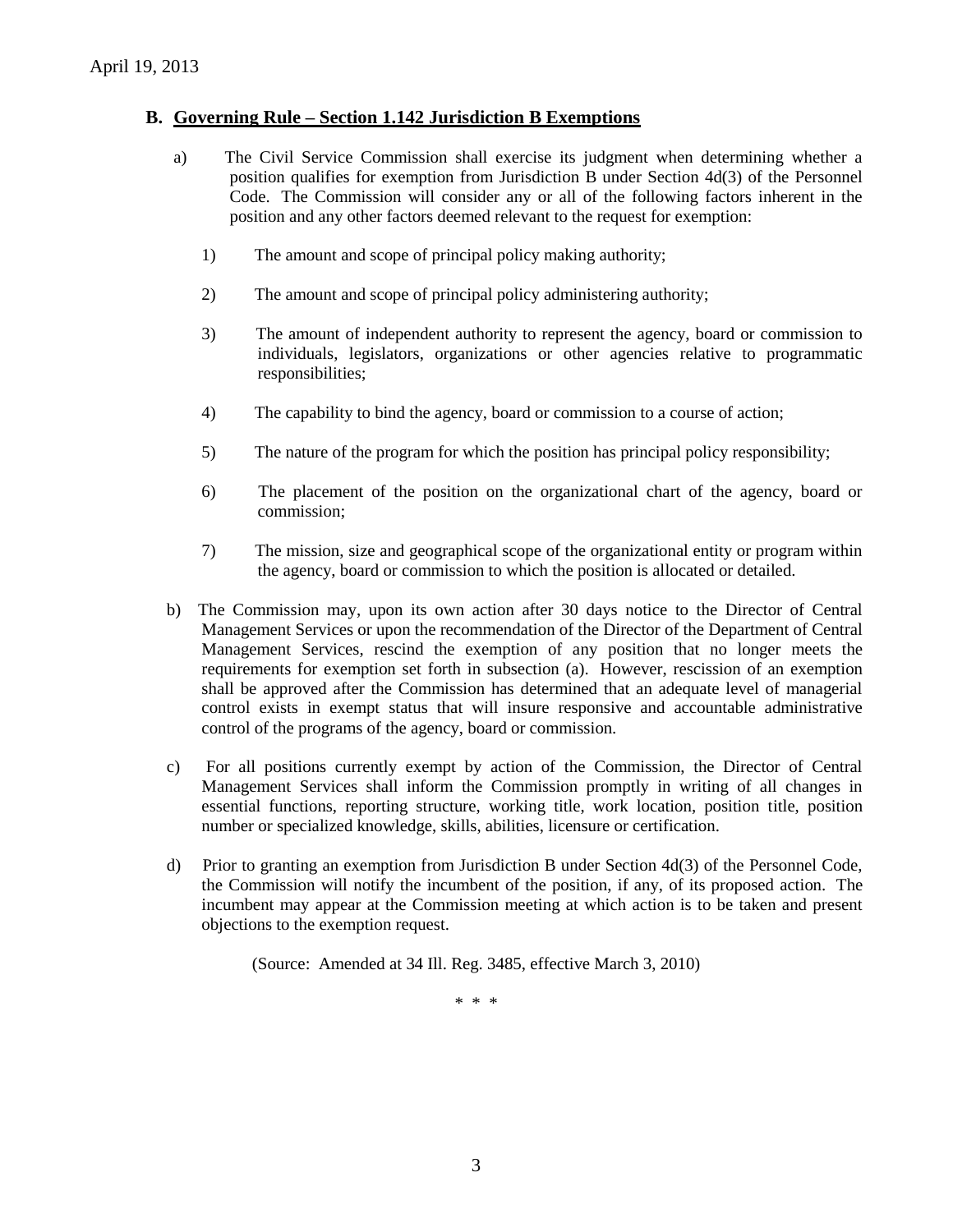# **C. Requests for 4d(3) Exemption**

Executive Director Daniel Stralka reported:

- As to Item C1, the agency requested that this be continued to the May 17, 2013 meeting.
- As to Item C2, this request is for the Millennium Reserve Program Manager at the  $\bullet$ Department of Natural Resources, a position that reports to the Chief of Staff who reports to the Director. This position was created as a result of Executive Order 13-03 creating a Millennium Reserve Steering Committee and Task Force. In general, these entities were created to develop and manage initiatives related to the varying land use needs, opportunities and pressures – ecological and recreational as well as those related to economic development and transportation – of the Millennium Reserve. This is the area encompassing the Lake Calumet area of Greater Chicago. This position will have principal policy responsibility for implementing the policies and decisions of these entities while serving as the administrative head of the Millennium Reserve Program. For these reasons, Staff recommended approval of this request.
- As to Item C3, this request is for the Chief Information Officer at the Department of Natural Resources, a position that reports to the Director. This position has principal policy responsibility for all information technology requirements of the agency. As the Commission has approved exemptions for several similar positions in other agencies in the past, Staff recommended approval of this request. Commissioner FitzGerald inquired whether this position was in a collective bargaining unit. Todd Main, Chief of Staff, Illinois Department of Natural Resources, responded it was not.

# **IT WAS MOVED BY COMMISSIONER FITZGERALD, SECONDED BY COMMISSIONER DALIANIS, AND THE MOTION ADOPTED 4-0 TO CONTINUE THE REQUEST FOR 4D(3) EXEMPTION FOR THE FOLLOWING POSITION:**

#### **C1: Office Director, Office of Conservation Resource Marketing (DNR)**

# **IT WAS MOVED BY COMMISSIONER DALIANIS, SECONDED BY COMMISSIONER FITZGERALD, AND THE MOTION ADOPTED 4-0 TO GRANT THE REQUEST FOR 4D(3) EXEMPTION FOR THE FOLLOWING POSITIONS:**

#### **C2: Millennium Reserve Program Manager (DNR)**

**C3: Chief Information Officer (DNR)**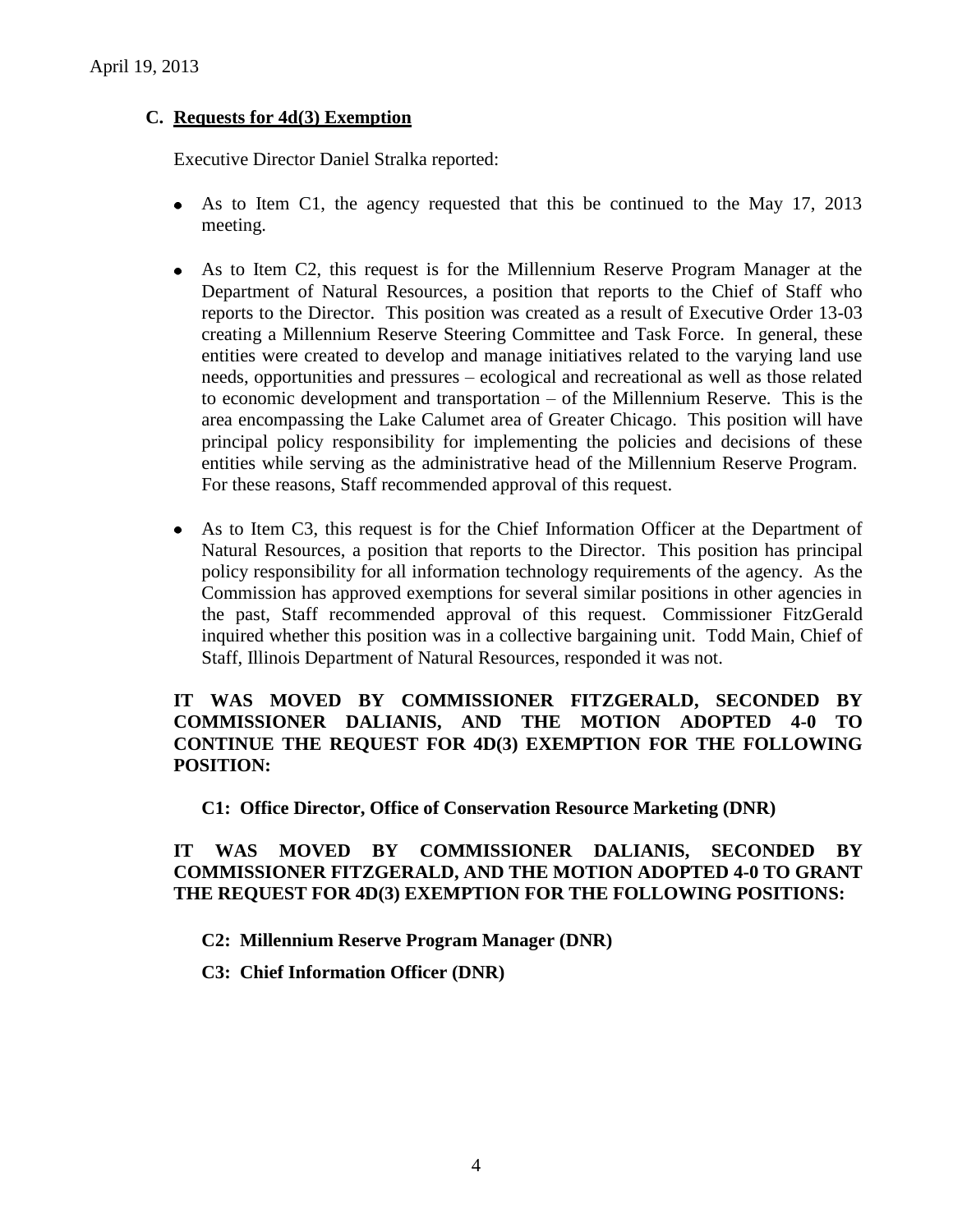# **The following 4d(3) exemption request was continued on April 19, 2013:**

#### **C1. Illinois Department of Natural Resources**

| <b>Position Number</b>  | 40070-12-00-010-00-01                                      |
|-------------------------|------------------------------------------------------------|
| Position Title          | Senior Public Service Administrator                        |
| Bureau/Division         | <b>Office of Conservation Resource Marketing</b>           |
| <b>Functional Title</b> | Office Director, Office of Conservation Resource Marketing |
| Incumbent               | Vacant                                                     |
| Supervisor              | Director                                                   |
| Location                | <b>Sangamon County</b>                                     |

#### **The following 4d(3) exemption requests were granted on April 19, 2013:**

#### **C2. Illinois Department of Natural Resources**

| <b>Position Number</b>  | 40070-12-03-000-00-01                       |
|-------------------------|---------------------------------------------|
| <b>Position Title</b>   | Senior Public Service Administrator         |
| Bureau/Division         | Office of Millennium Reserve                |
| <b>Functional Title</b> | Millennium Reserve Program Manager          |
| Incumbent               | Vacant                                      |
| Supervisor              | Chief of Staff, who reports to the Director |
| Location                | <b>Cook County</b>                          |

#### **C3. Illinois Department of Natural Resources**

| <b>Position Number</b>  | 40070-12-08-000-00-01                 |
|-------------------------|---------------------------------------|
| <b>Position Title</b>   | Senior Public Service Administrator   |
| Bureau/Division         | <b>Office of Information Services</b> |
| <b>Functional Title</b> | <b>Chief Information Officer</b>      |
| Incumbent               | Vacant                                |
| Supervisor              | Director                              |
| Location                | <b>Sangamon County</b>                |

#### VI. CLASS SPECIFICATIONS

• None submitted.

**IT WAS MOVED BY COMMISSIONER DALIANIS, SECONDED BY COMMISSIONER KREY, AND THE MOTION ADOPTED 4-0 TO DISAPPROVE ANY CLASS SPECIFICATIONS RECEIVED BY THE COMMISSION NOT CONTAINED IN THIS REPORT TO ALLOW ADEQUATE STUDY.**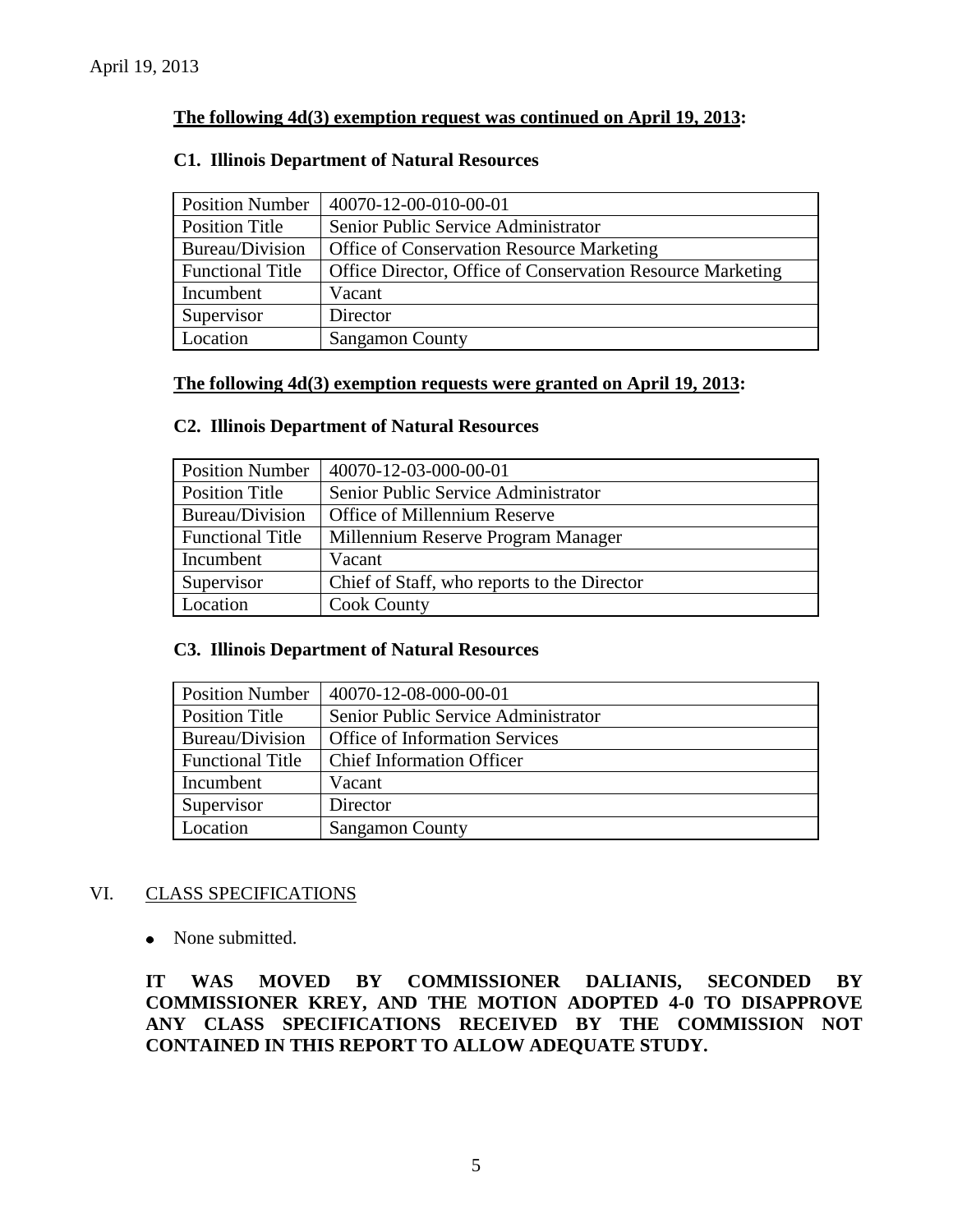# VII. MOTION TO CLOSE A PORTION OF THE MEETING

**IT WAS MOVED BY COMMISSIONER CUMMINGS, SECONDED BY COMMISSIONER DALIANIS, AND BY ROLL CALL VOTE THE MOTION ADOPTED 4-0 TO CLOSE A PORTION OF THE MEETING PURSUANT TO SUBSECTIONS 2(c)(1), 2(c)(4), 2(c)(5), AND 2(c)(11) OF THE OPEN MEETINGS ACT.**

| <b>CUMMINGS</b>       | YES. | <b>DALIANIS</b> | YES |
|-----------------------|------|-----------------|-----|
| <b>FITZGERALD YES</b> |      | <b>KREY</b>     | YES |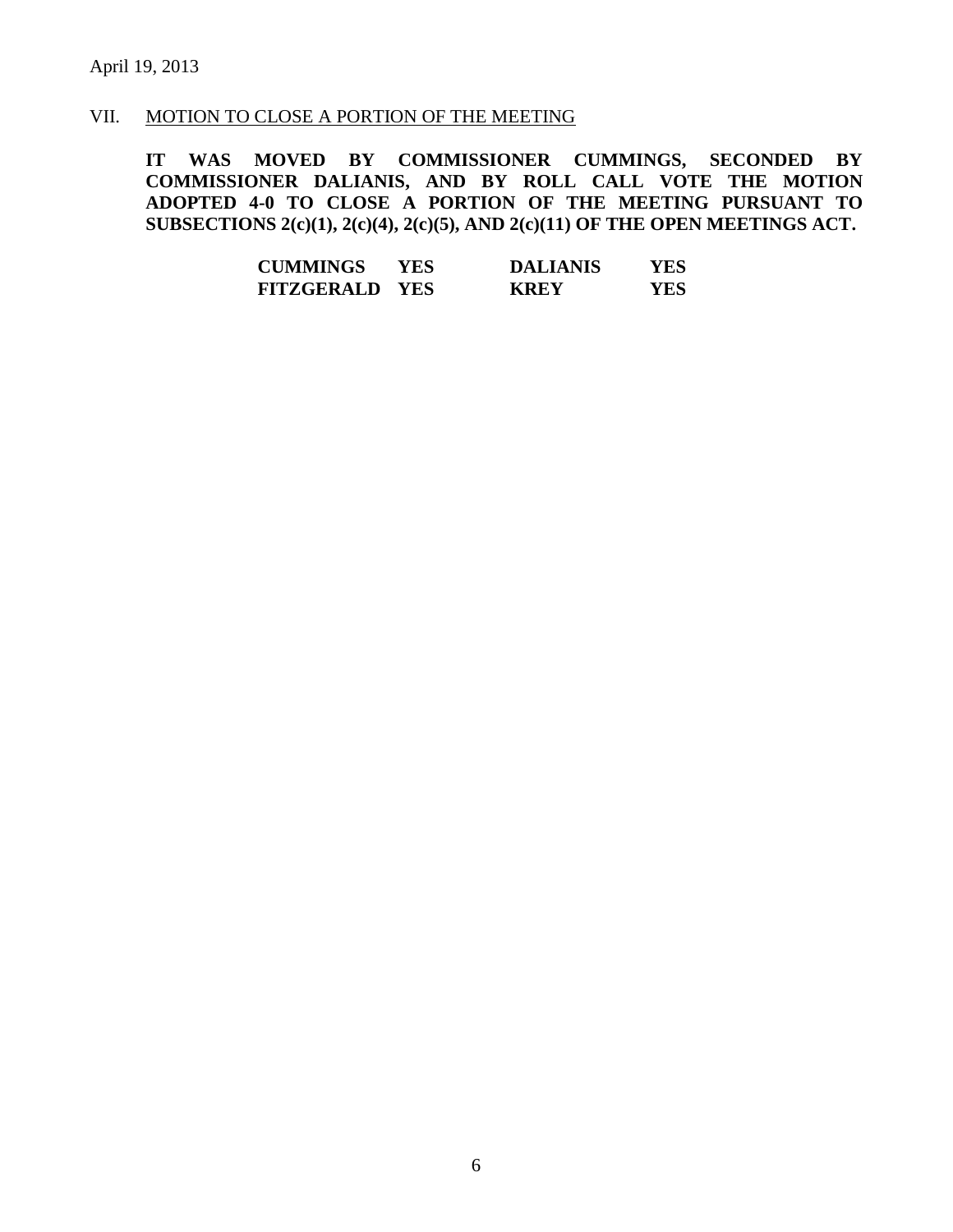#### VIII. RECONVENE THE OPEN MEETING

Upon due and proper notice the regular open meeting of the Illinois Civil Service Commission was reconvened at 160 North LaSalle Street, Suite S-901, Chicago, Illinois at 10:50 a.m.

#### PRESENT

Anita M. Cummings, Ares G. Dalianis, Garrett P. FitzGerald, and Susan Moylan Krey, Commissioners; Daniel Stralka, Executive Director; and Andrew Barris, Assistant Executive Director (by telephone).

#### IX. NON-MERIT APPOINTMENT REPORT

The Personnel Code permits non-merit appointments for a limited period of time, i.e., emergency appointments shall not exceed 60 days and shall not be renewed, and positions shall not be filled on a temporary or provisional basis for more than six months out of any twelve-month period. Consecutive non-merit appointments are not violative of the Code; however, they do present a possible evasion of merit principles and should be monitored. Set forth below is the number of consecutive non-merit appointments made by each department. These statistics are from the Illinois Department of Central Management Services' Consecutive Non-Merit Report.

| Agency                                | 2/28/13                     | 3/31/13        | 3/31/12 |
|---------------------------------------|-----------------------------|----------------|---------|
| Aging                                 | 0                           | 0              |         |
| <b>Central Management Services</b>    | 0                           | 0              | 0       |
| <b>Children and Family Services</b>   | 3                           | $\mathbf 2$    |         |
| Corrections                           |                             |                |         |
| <b>Employment Security</b>            |                             |                |         |
| <b>Healthcare and Family Services</b> | $\mathcal{D}_{\mathcal{A}}$ | $\mathbf{2}$   | 3       |
| <b>Historic Preservation Agency</b>   |                             | 0              |         |
| <b>Human Services</b>                 |                             |                |         |
| Insurance                             |                             |                |         |
| <b>Natural Resources</b>              |                             | $\mathfrak{D}$ | 8       |
| <b>Public Health</b>                  |                             |                |         |
| Revenue                               | 5                           | 4              |         |
| <b>State Fire Marshal</b>             |                             | 0              |         |
| <b>State Retirement Systems</b>       |                             |                |         |
| Transportation                        |                             | 10             | 10      |
| Veterans' Affairs                     |                             | 3              |         |
| Totals                                | 27                          | 29             | 29      |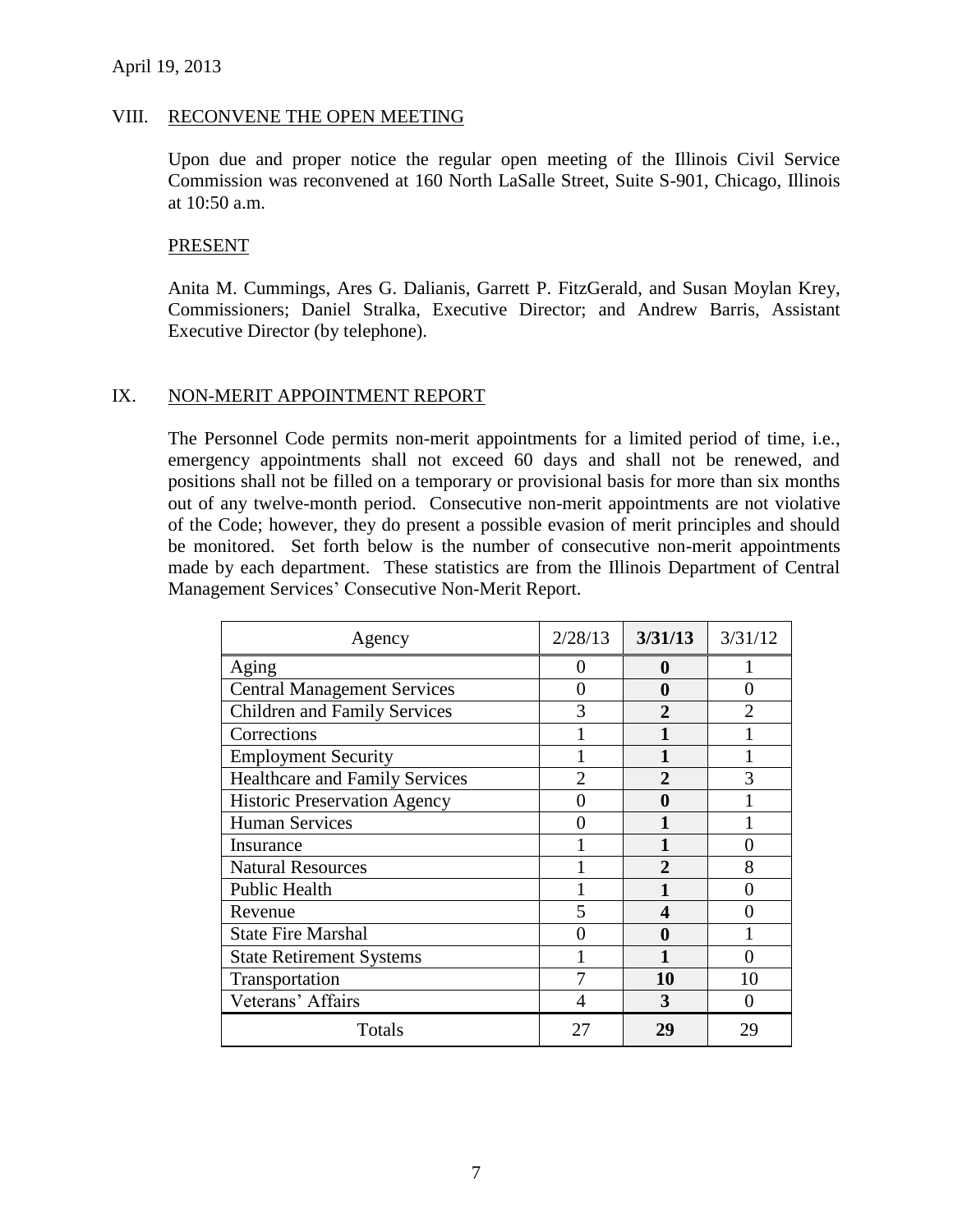### X. PUBLICLY ANNOUNCED DECISIONS RESULTING FROM APPEALS

#### **DA-1-13**

| Employee                | George Beaton  | <b>Appeal Date</b>                        | 07/10/12 |
|-------------------------|----------------|-------------------------------------------|----------|
| Agency                  | Corrections    | Decision Date                             | 04/04/13 |
| Appeal Type   Discharge |                | Proposal for Decision   Discharge upheld. |          |
| ALJ                     | Daniel Stralka |                                           |          |

**IT WAS MOVED BY COMMISSIONER DALIANIS, SECONDED BY COMMISSIONER CUMMINGS, AND BY ROLL CALL VOTE OF 4-0 THE MOTION ADOPTED TO AFFIRM AND ADOPT THE ADMINISTRATIVE LAW JUDGE'S PROPOSAL FOR DECISION TO UPHOLD THE DISCHARGE FOR THE REASONS SET FORTH IN THE PROPOSAL FOR DECISION DATED APRIL 4, 2013.**

| <b>CUMMINGS</b>       | YES. | <b>DALIANIS</b> | YES. |
|-----------------------|------|-----------------|------|
| <b>FITZGERALD YES</b> |      | <b>KREY</b>     | YES. |

#### **DA-25-13**

| Employee                | Rajesh Ojha                                     | <b>Appeal Date</b> | 01/02/13  |
|-------------------------|-------------------------------------------------|--------------------|-----------|
| Agency                  | Environmental Protection Agency   Decision Date |                    | 04/04/13  |
| Appeal Type   Discharge |                                                 | Proposal for       | Discharge |
| ALJ                     | <b>Andrew Barris</b>                            | Decision           | upheld.   |

**IT WAS MOVED BY COMMISSIONER KREY, SECONDED BY COMMISSIONER DALIANIS, AND BY ROLL CALL VOTE OF 4-0 THE MOTION ADOPTED TO AFFIRM AND ADOPT THE ADMINISTRATIVE LAW JUDGE'S PROPOSAL FOR DECISION TO UPHOLD THE DISCHARGE FOR THE REASONS SET FORTH IN THE PROPOSAL FOR DECISION DATED APRIL 4, 2013.**

| <b>CUMMINGS</b>       | YES. | <b>DALIANIS</b> | YES. |
|-----------------------|------|-----------------|------|
| <b>FITZGERALD YES</b> |      | <b>KREY</b>     | YES. |

#### **S-15-13**

| Employee    | Robin K. Reynolds    | Appeal Date         | 10/22/12                     |
|-------------|----------------------|---------------------|------------------------------|
| Agency      | Veterans' Affairs    | Decision Date       | 04/04/13                     |
| Appeal Type | <b>Suspension</b>    | <b>Proposal for</b> | 22-day suspension in lieu of |
| ALJ         | <b>Andrew Barris</b> | Decision            | 25-day suspension.           |

**IT WAS MOVED BY COMMISSIONER DALIANIS, SECONDED BY COMMISSIONER KREY, AND BY ROLL CALL VOTE OF 4-0 THE MOTION ADOPTED TO AFFIRM AND ADOPT THE ADMINISTRATIVE LAW JUDGE'S**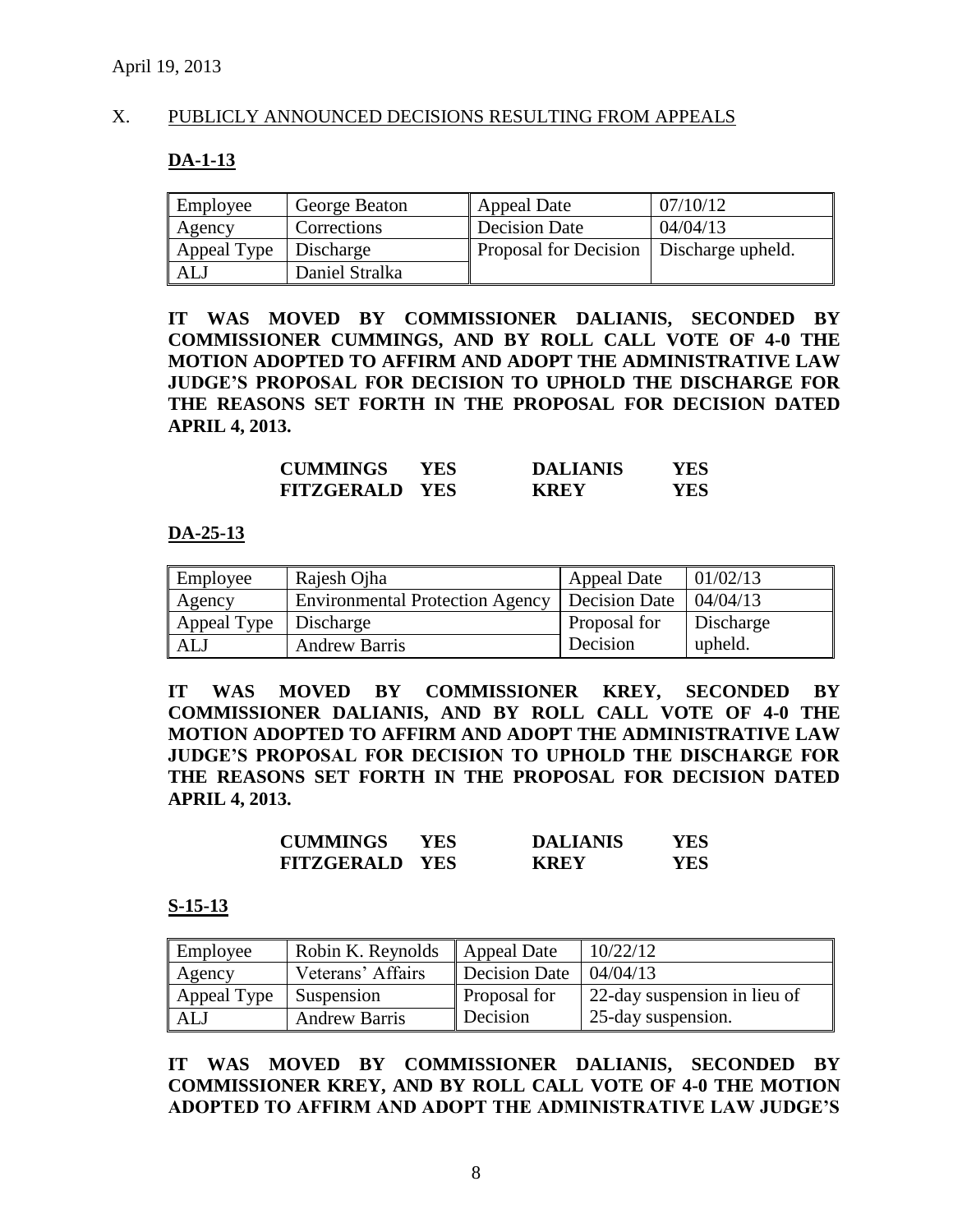**PROPOSAL FOR DECISION THAT FOLLOWING THE THEORY OF PROGRESSIVE DISCIPLINE AND USING THE RECOMMENDATION FROM LASALLE VETERANS' HOME, THE PROVEN CHARGES WARRANT A 22- DAY SUSPENSION IN LIEU OF A 25-DAY SUSPENSION.**

| <b>CUMMINGS</b>       | YES. | <b>DALIANIS</b> | YES |
|-----------------------|------|-----------------|-----|
| <b>FITZGERALD YES</b> |      | <b>KREY</b>     | YES |

#### XI. APPEALS TERMINATED WITHOUT DECISION ON THE MERITS

#### **DA-34-13**

| Employee    | <b>Marshall Chandler</b> | <b>Appeal Date</b> | 3/05/13                       |
|-------------|--------------------------|--------------------|-------------------------------|
| Agency      | <b>Human Services</b>    | Decision Date      | 3/22/13                       |
| Appeal Type | Discharge                | Proposal for       | Dismissed subject to approval |
| <b>ALJ</b>  | Daniel Stralka           | Decision           | of the Commission; withdrawn  |
|             |                          |                    | to pursue grievance.          |

**IT WAS MOVED BY COMMISSIONER DALIANIS, SECONDED BY COMMISSIONER CUMMINGS, AND THE MOTION ADOPTED TO NOT APPROVE THE DISMISSAL OF THE APPEAL. CHANDLER'S REQUEST TO REINSTATE HIS APPEAL FAILS TO SET FORTH WITH ANY SPECIFICITY A REASON WHY HE NOW WISHES TO RESCIND HIS PREVIOUS WITHDRAWAL. HOWEVER, TO ENSURE THAT CHANDLER HAS BEEN GIVEN AN OPPORTUNITY TO CONTEST HIS APPEAL, DISMISSAL IS NOT WARRANTED AT THIS TIME. THIS MATTER IS REFERRED BACK TO THE ADMINISTRATIVE LAW JUDGE TO PROCEED WITH A HEARING.**

#### **DA-35-13**

| Employee    | Shawn Wilcockson         | <b>Appeal Date</b>  | 3/06/13                        |  |
|-------------|--------------------------|---------------------|--------------------------------|--|
| Agency      | <b>Natural Resources</b> | Decision Date       | 4/04/13                        |  |
| Appeal Type | Discharge                | <b>Proposal for</b> | Dismissed subject to approval  |  |
| <b>ALJ</b>  | Daniel Stralka           | Decision            | of the Commission; agency      |  |
|             |                          |                     | dismissed the written charges. |  |

**IT WAS MOVED BY COMMISSIONER DALIANIS, SECONDED BY COMMISSIONER KREY, AND BY ROLL CALL VOTE OF 4-0 THE MOTION ADOPTED TO AFFIRM AND ADOPT THE ADMINISTRATIVE LAW JUDGE'S PROPOSAL FOR DECISION TO DISMISS THE APPEAL FOR THE REASONS SET FORTH IN THE PROPOSAL FOR DECISION.**

| <b>CUMMINGS</b>       | YES. | <b>DALIANIS</b> | YES |
|-----------------------|------|-----------------|-----|
| <b>FITZGERALD YES</b> |      | <b>KREY</b>     | YES |